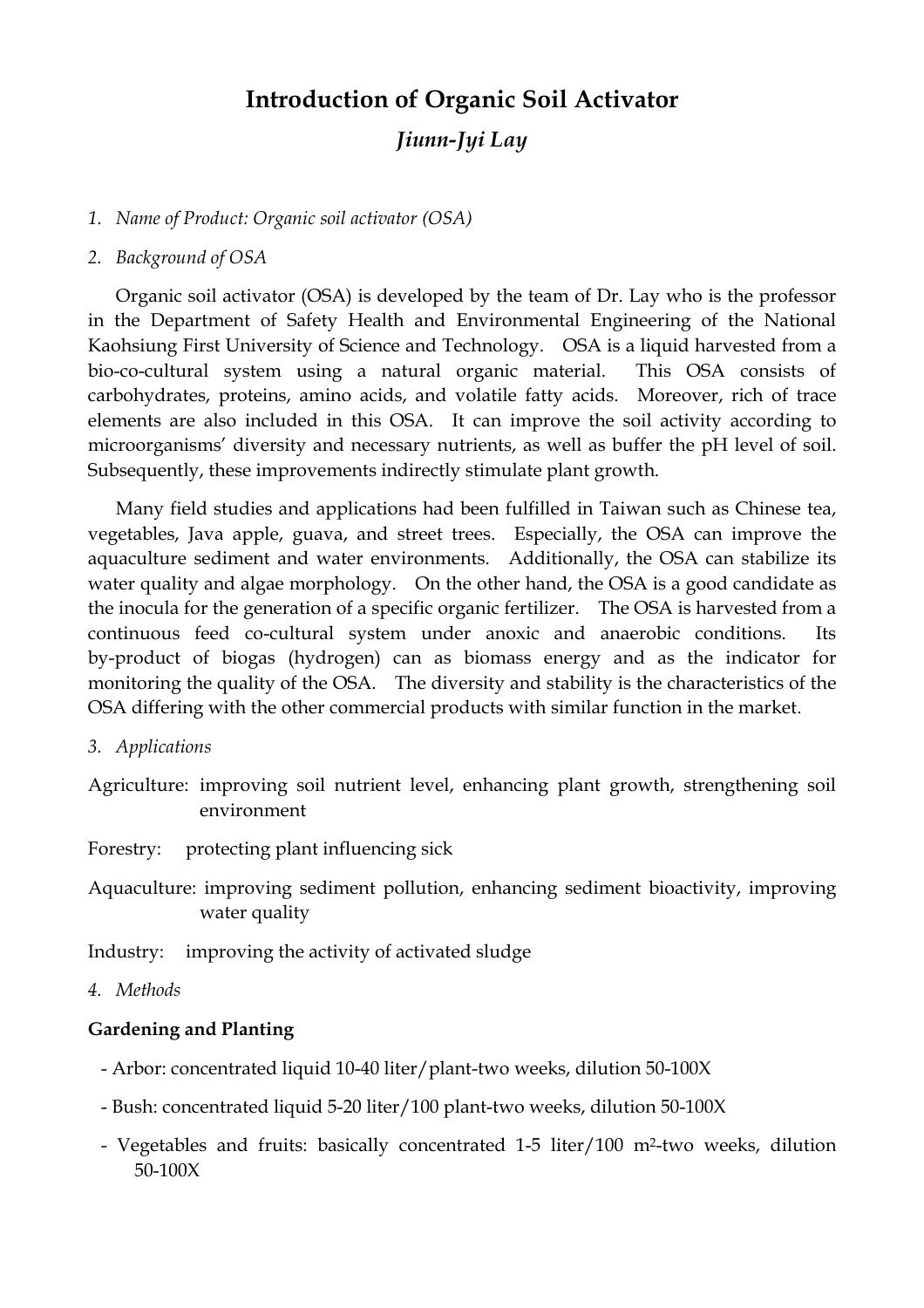# **Street Tree Maintaining and Protecting on Morbidity Risk**

- Arbor: concentrated liquid 1-5 liter/plant-two weeks, dilution 20-50X
- Bush: concentrated liquid 0.5-1 liter/100 plant-two weeks, dilution 20-50X
- Big Area: basically concentrated 2-5 liter/100 m2-two weeks, dilution 20-100X irrigating around the soil near the root
- *5. Main Effect*
- 1. Metabolizing the nutrient in the soil for the plant use
- 2. Stimulating plant growth
- 3. Protecting plant on morbidity risk
- 4. Improving soil environment for the microorganisms (probiotic) growth
- 5. As an inocula for generating a organic fertilizer
- 6. Buffering the pH level of soil
- 7. Purifying the pollution of aquaculture sediment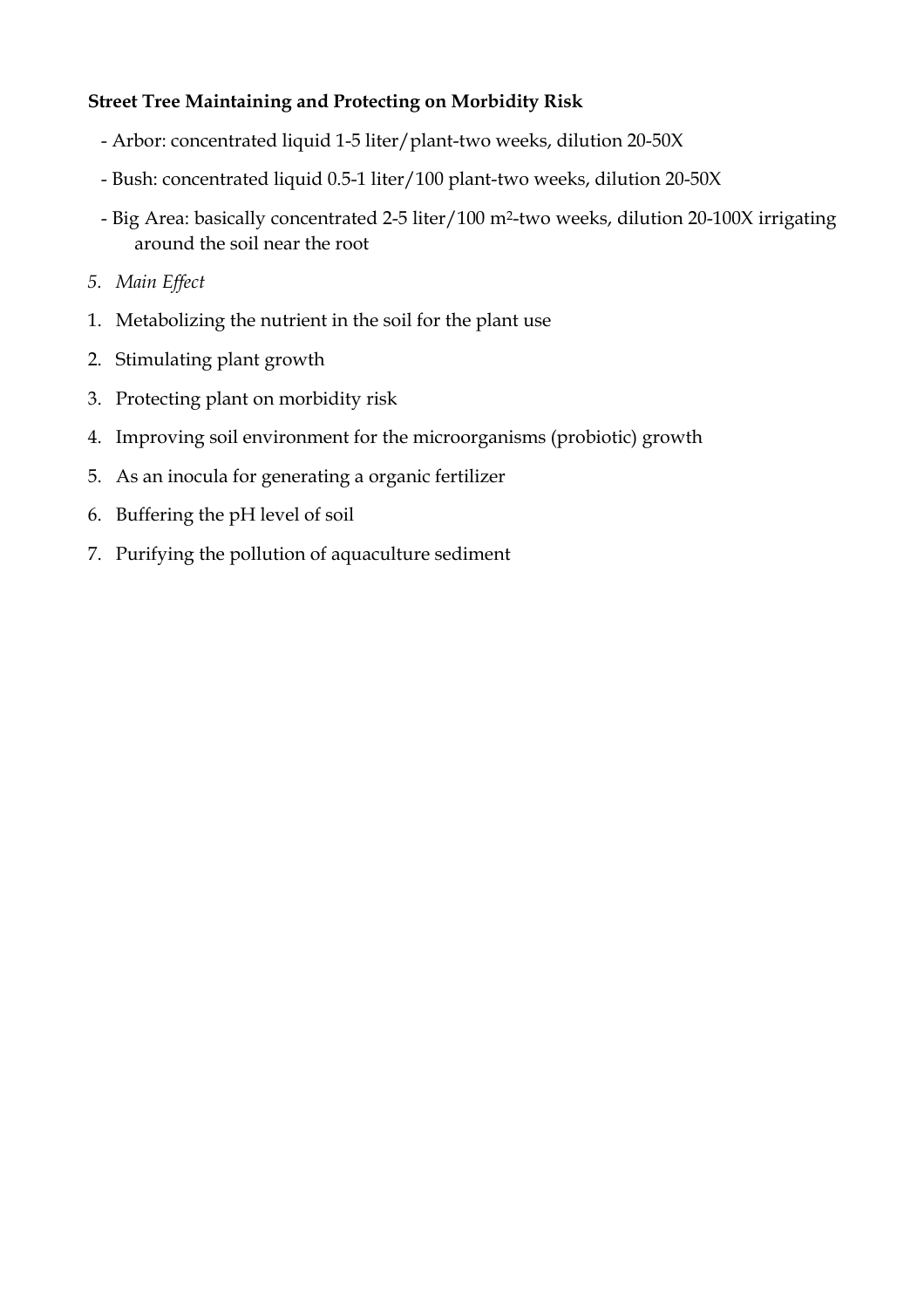# *6. Patent Application in Process*

# - Taiwan Patent: MEDIUM FOR ANAEROBIC MICROORGANISM AND METHOD FOR MANUFACTURE THE SAME

|                      | 中華民國專利資訊檢索系統<br><b>Lite becketed</b>                                                                           |  |  |  |
|----------------------|----------------------------------------------------------------------------------------------------------------|--|--|--|
|                      | <b><i><u>EDISHIPS</u></i></b><br>經濟部智慧財產局<br><b>Citas</b><br>e-mail.                                           |  |  |  |
|                      | 分類激性<br>檢<br>首百                                                                                                |  |  |  |
|                      | 詳細資料内容<br>第30/42 筆                                                                                             |  |  |  |
| 回前頁                  |                                                                                                                |  |  |  |
| 本日证书                 | 李刊庄田  株項正社  秋易/根村昌助  全部資料 <br>● 要要 ● 公開 ● 公開 ● 公開 ● 早 ● 全型 ● 全支 案件状態                                           |  |  |  |
| 公開號                  | 200902711                                                                                                      |  |  |  |
| 重利名稱<br>             | 厭氧微生物益生菌培養基及其製備方法<br>MEDIUM FOR ANAEROBIC MICROORGANISM AND METHOD FOR MANUFACTURE THE SAME                    |  |  |  |
| 公開日                  | 2009/01/18                                                                                                     |  |  |  |
| 申請日                  | 2007/07/05                                                                                                     |  |  |  |
| 申請號                  | 096124553                                                                                                      |  |  |  |
| 國際分類號<br><b>IIPC</b> | C12N-001/10(2006.01)                                                                                           |  |  |  |
| 公報卷期                 | $07 - 02$                                                                                                      |  |  |  |
| 發明人                  | 周家弘 CHOU, CHIA HUNG<br>賴俊吉 LAY, JIUNN JYI<br>黃介辰 HUANG, CHIEN CHEN<br>韓長龍 HAN, CHANG LUNG<br>張瑞仁 CHANG, JULJEN |  |  |  |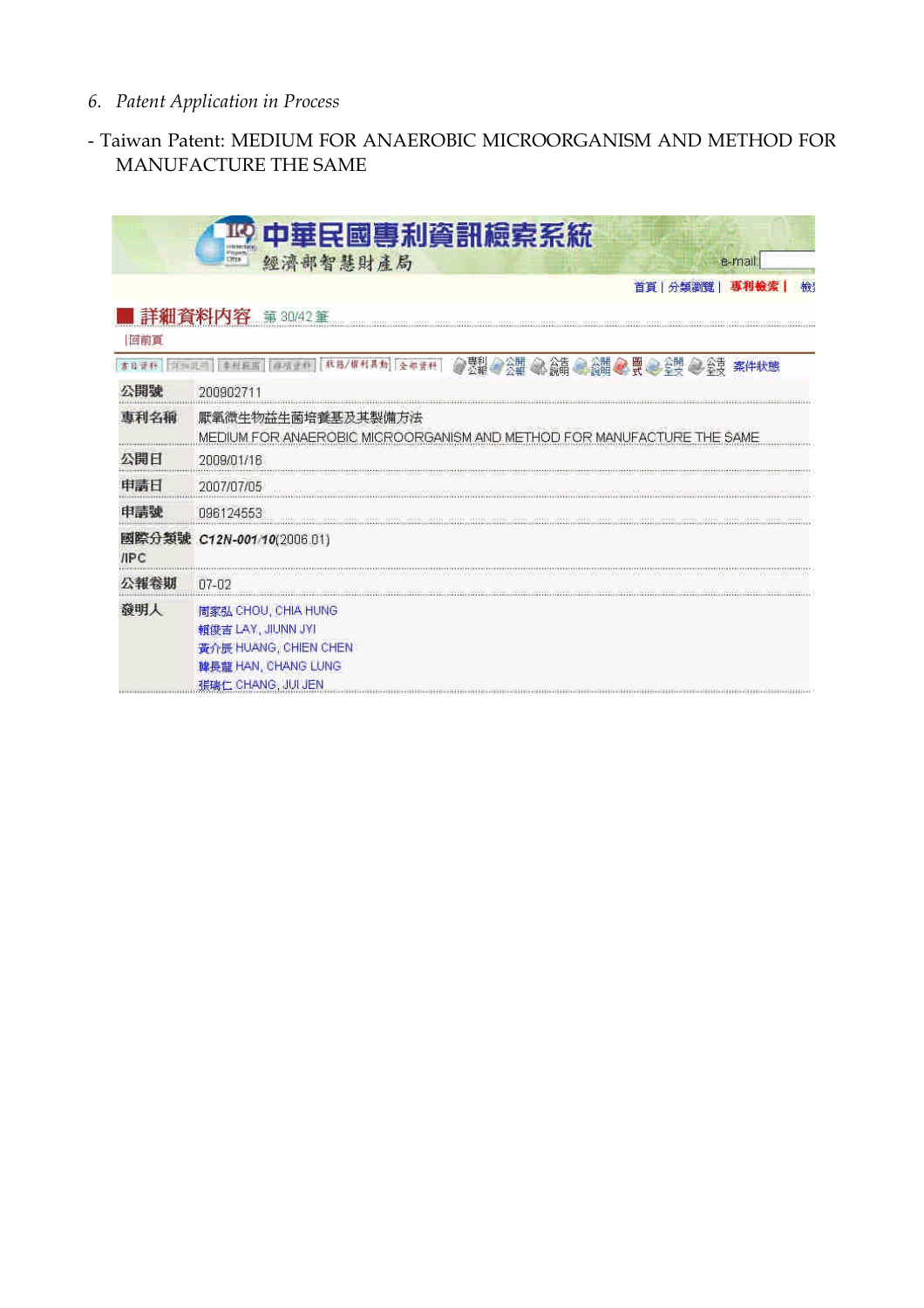- US Patent: Microbial Hydrogen-Producing Process and System Thereof No.: 12/068,050

| 萬國法律事務所<br>Formosa Transnational<br>Attorneys at Law | 北平 209 亿丈地 3.30 (同 就 计 律<br>B L 886-8-1155-1300<br>A / 884-2-2727-4-000 (ETG)<br><b>SAGAZINE ARTISTES</b><br>Titual : Ellievidamenthecom<br>Walterlin Cwww.bikegallaw.craw |
|------------------------------------------------------|----------------------------------------------------------------------------------------------------------------------------------------------------------------------------|
| 黄介瓜 光生<br>黑立中群大學 生科系<br>台中市南西间北路 150 轮               | 民間九十十年三月十二日                                                                                                                                                                |
| Re: 神理美国發明年和市商業<br>本所重建: 07P0566                     | 名称: Microbial Hydrogen-Producing Process and System Thereof                                                                                                                |
| 责先生永攀!                                               |                                                                                                                                                                            |
| 副本乙仙、清查收。<br>若有任何简陋。请随筋你亦所辱格。                        | 開於土開專利甲請案。本所已向美國專利商標局提出申請、申請日都為<br>2008年02月01日,中动家奖高12/008,050,请委里。随函检附官方案奖通知                                                                                              |
| 茈<br>۱H                                              |                                                                                                                                                                            |
|                                                      |                                                                                                                                                                            |
|                                                      |                                                                                                                                                                            |

|        | ATTORNEY/DOCKET ND:                                                                                                                                                                                                                                                                                                                                                                                                                                                         |                                                                                                                                                                                                                                    |                            |  |
|--------|-----------------------------------------------------------------------------------------------------------------------------------------------------------------------------------------------------------------------------------------------------------------------------------------------------------------------------------------------------------------------------------------------------------------------------------------------------------------------------|------------------------------------------------------------------------------------------------------------------------------------------------------------------------------------------------------------------------------------|----------------------------|--|
|        | DECLARATION FOR PATENT APPLICATION AND APPOINTMENT OF ATTORNEY                                                                                                                                                                                                                                                                                                                                                                                                              |                                                                                                                                                                                                                                    |                            |  |
|        | As a below named inventor, I hereby declare that I believe that I am the original, first and sole inventor (if only<br>one name is listed below) or an original, first and joint inventor (if plural names are listed below) of the subject matter<br>which is claimed and for which a patent is sought on the invention (Design, if applicable) entitled:                                                                                                                  |                                                                                                                                                                                                                                    |                            |  |
| Title: | MICROBIAL HYDROGEN-PRODUCING PROCESS AND SYSTEM THEREOF                                                                                                                                                                                                                                                                                                                                                                                                                     |                                                                                                                                                                                                                                    |                            |  |
|        | the specification of which (check at least one of the first three boxes below, as applicable):                                                                                                                                                                                                                                                                                                                                                                              |                                                                                                                                                                                                                                    |                            |  |
| X      | is attached hereto.                                                                                                                                                                                                                                                                                                                                                                                                                                                         |                                                                                                                                                                                                                                    |                            |  |
|        | was filed on (day-month-year)                                                                                                                                                                                                                                                                                                                                                                                                                                               |                                                                                                                                                                                                                                    | as U.S. Application Number |  |
|        | was filed on (day-month-year)                                                                                                                                                                                                                                                                                                                                                                                                                                               |                                                                                                                                                                                                                                    | as PCT Application Number  |  |
|        | and (if applicable) was amended on<br>(day-month-year)                                                                                                                                                                                                                                                                                                                                                                                                                      |                                                                                                                                                                                                                                    |                            |  |
|        | the claims, as amended by any amendment(s) referred to above. I acknowledge the duty to disclose information which is<br>material to patentability as defined in Title 37, Code of Federal Regulations, §1.56.<br>for patent or inventor's certificate listed on the Application Data Sheet, and have also identified on the Application Data<br>Sheet any foreign application for patent or inventor's certificate having a filing date before that of each application or | I hereby state that I have reviewed and understand the contents of the above-identified specification, including<br>I hereby claim foreign priority benefits under Title 35, United States Code §119 of any foreign application(s) |                            |  |

for painting in the Application Data Show, and have also do the Application Data Show, and have also does<br>the application of the Application of the part or inventor's certificate having a filling date before that of each

| Full Name of First or Sole Inventor | Post Office Address                                                           |  |  |
|-------------------------------------|-------------------------------------------------------------------------------|--|--|
| HUANG, CHIEH-CHEN                   | 9F., No.16, Yongnan St., South District, Taichung City 402,<br>Taiwan, R.O.C. |  |  |
| Citizenship                         | Residence (city, and either state or foreign country, MPEP §605.02)           |  |  |
| Taiwan, R.O.C.                      |                                                                               |  |  |
| Date<br>(9/01/2008                  | Signature<br>Chich-Chen Muanp                                                 |  |  |
|                                     | (02N-y2001                                                                    |  |  |

# SUPPLEMENTAL PAGE FOR AN

| DECLARATION FOR PATENT APPLICATION AND APPOINTMENT OF ATTORNEY               |                                                                                                   |  |  |  |
|------------------------------------------------------------------------------|---------------------------------------------------------------------------------------------------|--|--|--|
| Full Name of Joint Inventor<br>CHANG, JUI-JEN                                | Post Office Address<br>No.250, Guoguang Rd., South District, Taichung City 402, Taiwan,<br>R.O.C. |  |  |  |
| Citizenship<br>Taiwan, R.O.C.                                                | Residence (city, and either state or foreign country, MPEP §605.02)                               |  |  |  |
| Date<br>17.01.100R                                                           | Signature<br>Chang, Jui Ien.                                                                      |  |  |  |
|                                                                              |                                                                                                   |  |  |  |
| Full Name of Joint Inventor<br>HO, CHENG-YU                                  | Post Office Address<br>No.250, Guoguang Rd., South District, Taichung City 402, Taiwan,<br>R.O.C. |  |  |  |
| Citizenship<br>Taiwan, R.O.C.                                                | Residence (city, and either state or foreign country, MPEP §605.02)                               |  |  |  |
| 17.01.2008<br>Date                                                           | Signature<br>Ho, Cheng - Yu                                                                       |  |  |  |
|                                                                              |                                                                                                   |  |  |  |
| Full Name of Joint Inventor<br><b>CHEN, WEI-EN</b>                           | Post Office Address<br>No.250, Guoguang Rd., South District, Taichung City 402, Taiwan,<br>R.O.C. |  |  |  |
| Citizenship<br>Taiwan, R.O.C.                                                | Residence (city, and either state or foreign country, MPEP §605.02)                               |  |  |  |
| Date<br>$17 - 1.3008$                                                        | Signature Oten, $W_{ei}$ $\vec{r}_{h}$                                                            |  |  |  |
|                                                                              |                                                                                                   |  |  |  |
| Full Name of Joint Inventor<br>LAY, JIUNN-JYI                                | Post Office Address<br>No.2, Jhuoyue Rd., Nanzih District, Kaohsiung City 811, Taiwan,<br>R.O.C.  |  |  |  |
| Citizenship                                                                  | Residence (city, and either state or foreign country, MPEP §605.02)                               |  |  |  |
| Taiwan, R.O.C.                                                               |                                                                                                   |  |  |  |
| Date<br>$17.01.$ dough                                                       | Signature                                                                                         |  |  |  |
| $(05\text{Now}2001)$<br>See following page(s) for additional join/inventors. |                                                                                                   |  |  |  |

x See following page(s) for additional joint inventors